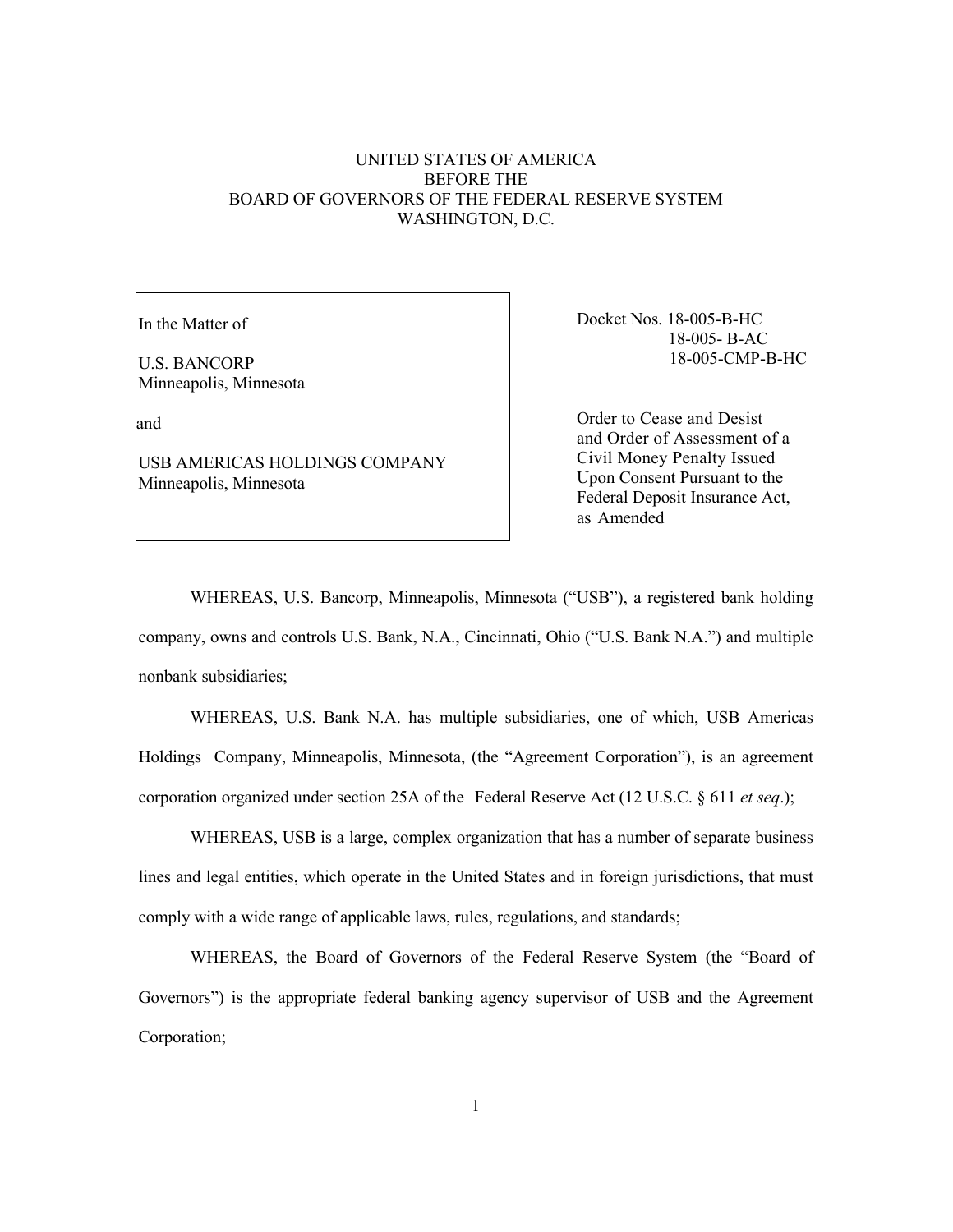WHEREAS, USB has adopted a firmwide compliance risk management program designed to identify and manage compliance risks across the consolidated organization related to compliance with all applicable laws, rules, and regulations;

WHEREAS, USB's firmwide compliance risk management program includes an antimoney laundering ("AML") program designed to identify and manage compliance risks related to the Bank Secrecy Act (the "BSA") (31 U.S.C. § 5311 *et seq*.); the rules and regulations issued thereunder by the U.S. Department of Treasury (31 C.F.R. Chapter X); the AML regulations issued by the appropriate federal supervisors for USB, U.S. Bank N.A., the Agreement Corporation, and other subsidiaries of USB (collectively, the "BSA/AML Requirements"); and the sanctions regimes imposed under the International Emergency Economic Powers Act, 50 U.S.C. §§ 1701-06, and the Trading with the Enemy Act, 50 U.S.C. §§ 5 and 16, both of which are administered by OFAC (collectively, "OFAC Regulations");

WHEREAS, USB lacked adequate risk management and compliance policies and procedures to ensure that activities conducted at U.S. Bank N.A. and the Agreement Corporation complied with applicable BSA/AML Requirements and OFAC Regulations and were timely reported in response to inquiries by the Federal Reserve Bank of Minneapolis ("Reserve Bank");

WHEREAS, U.S. Bank N.A. consented in October 2015 to the issuance of a Consent Order by the Office of the Comptroller of the Currency (the "OCC") designed to remedy deficiencies in U.S. Bank N.A.'s BSA/AML compliance program and has consented to the assessment of a civil money penalty (the "OCC Orders");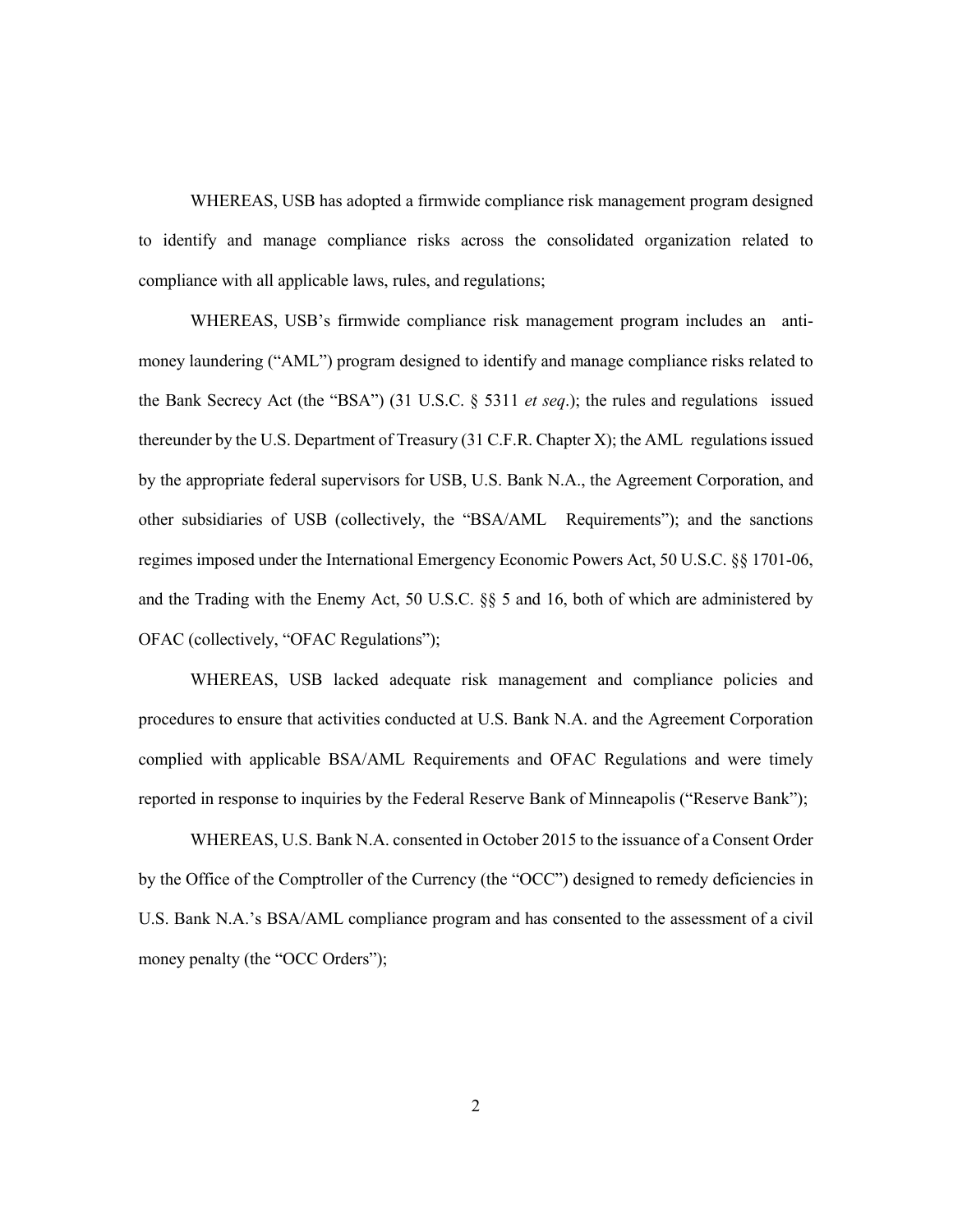WHEREAS, the Department of Justice ("DOJ") has also been conducting an investigation concerning U.S. Bank N.A.'s compliance with BSA/AML Regulations and, in order to resolve the investigation, USB has agreed to enter into a settlement agreement with the DOJ;

WHEREAS, U.S. Bank N.A. has entered into a settlement agreement with the Financial Crimes Enforcement Network to address deficiencies in U.S. Bank N.A.'s BSA/AML compliance program and has agreed to the assessment of a civil money penalty;

WHEREAS, USB, the Agreement Corporation, the Board of Governors, and the Reserve Bank have the common goals that USB, on a firmwide basis, and the Agreement Corporation, operate in compliance with all applicable federal and state laws, rules, and regulations regarding the BSA/AML Requirements and OFAC Regulations, and that USB continues to implement an effective firmwide compliance risk management program that is commensurate with USB's compliance risk profile;

WHEREAS, the Board of Governors is issuing this Consent Order to Cease and Desist and Assessment of a Civil Money Penalty ("Order");

WHEREAS, pursuant to delegated authority, the undersigned signatories for USB and the Agreement Corporation are authorized to enter into this Order on behalf of USB and the Agreement Corporation, respectively, and consent to compliance with each and every provision of this Order, and to waive any and all rights that each may have pursuant to section 8 of the Federal Deposit Insurance Act, as amended (the "FDI Act") (12 U.S.C. § 1818), including, but not limited to: (i) the issuance of a notice of charges on any matters set forth in this Order; (ii) a hearing for the purpose of taking evidence on any matters set forth in this Order; (iii) judicial review of this Order; and (iv) challenge or contest, in any manner, the basis, issuance, validity, terms, effectiveness, or enforceability of this Order or any provision hereof;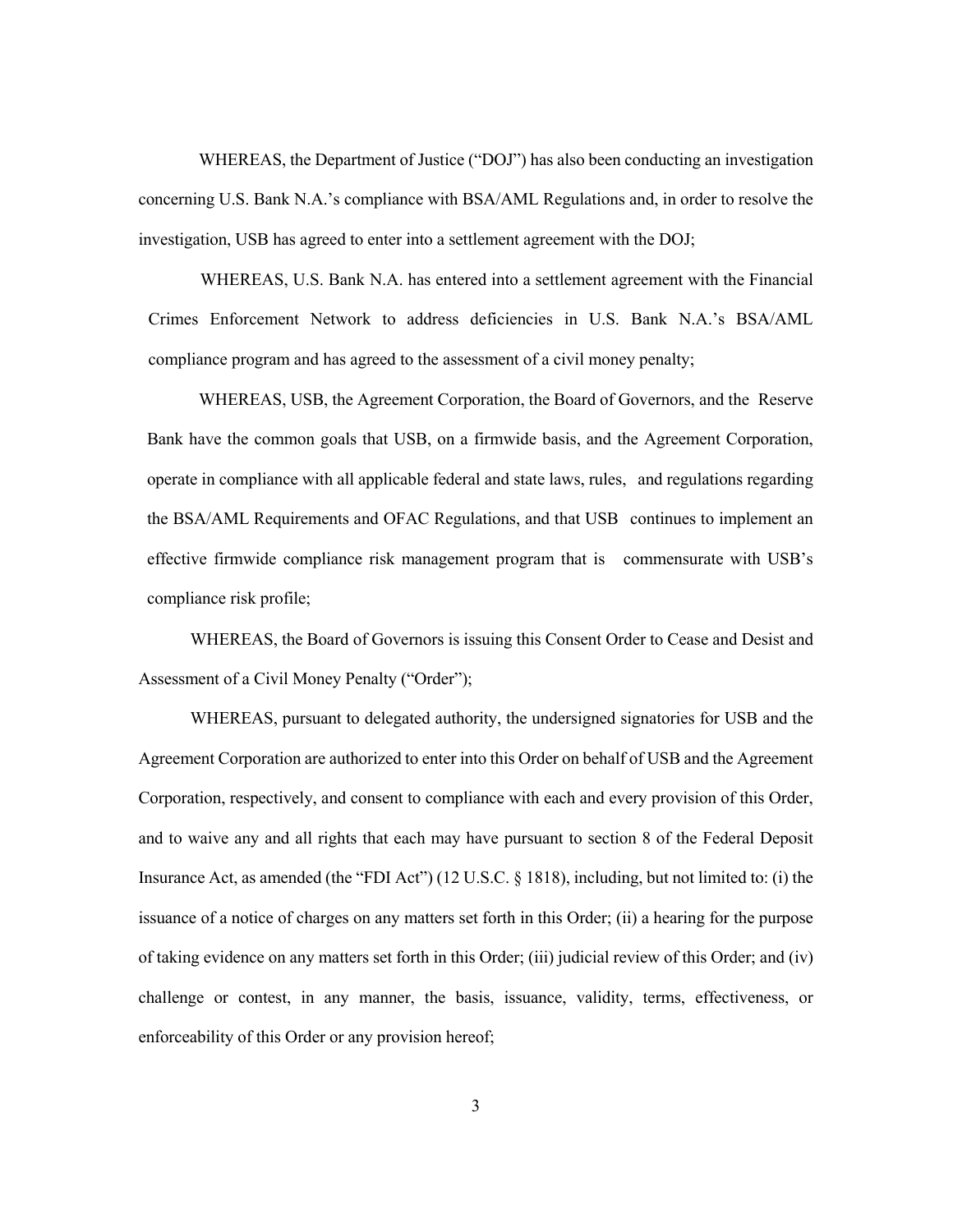NOW, THEREFORE, it is hereby ordered that, before the filing of any notices, or taking of any testimony or adjudication of or finding on any issues of fact or law herein, and solely for the purpose of settling this matter without a formal proceeding being filed and without the necessity for protracted or extended hearings or testimony, pursuant to sections  $8(b)(1)$  and  $(3)$  of the FDI Act (12 U.S.C. §§1818(b)(1) and 1818(b)(3)), USB and the Agreement Corporation shall cease and desist and take affirmative action as follows:

### **Source of Strength**

1. The board of directors of USB shall take appropriate steps to fully utilize USB's financial and managerial resources, pursuant to section 38A of the FDI Act (12 U.S.C. § 1831*o*-1) and section 225.4(a) of Regulation Y of the Board of Governors (12 C.F.R. § 225.4(a)), to serve as a source of strength to the bank, including, but not limited to, taking steps to ensure that U.S. Bank N.A. complies with any supervisory action taken by U.S. Bank N.A.'s federal or state regulators.

### **Board Oversight**

2. Within 60 days of this Order, USB's board of directors shall submit a written plan to strengthen board oversight of USB's firmwide compliance risk management program with regard to compliance with the BSA/AML Requirements and the OFAC Regulations acceptable to the Reserve Bank. The plan shall describe the actions that the board of directors will take to improve USB's compliance risk management with regard to the BSA/AML Requirements and the OFAC Regulations, including, but not limited to, measures to ensure that compliance risk is effectively managed across USB, including within and across business lines, support units, legal entities, and jurisdictions in which USB and its subsidiaries and affiliates operate. The plan shall, at a minimum, address, consider, and include: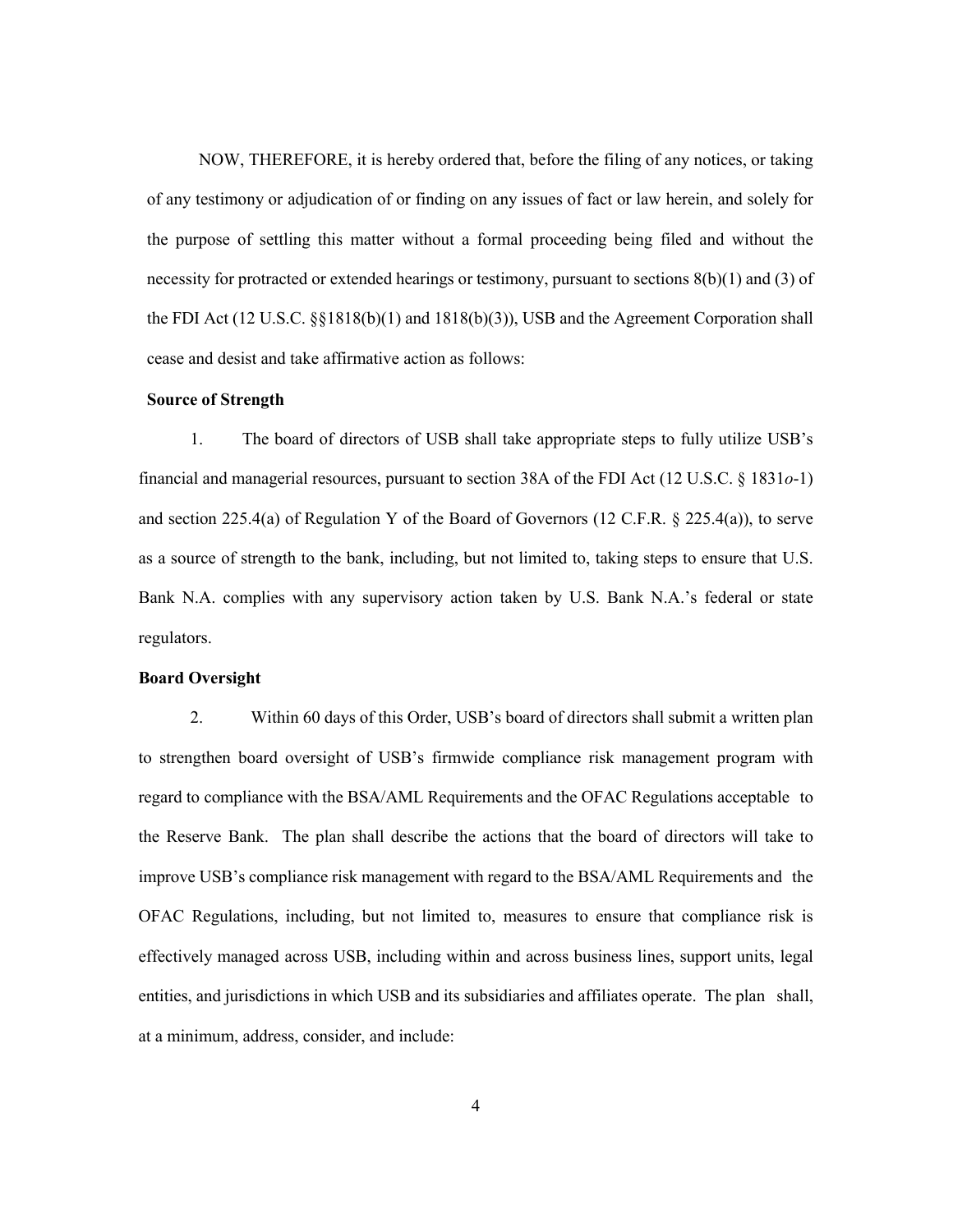(a) steps taken to date to meet the provisions of the OCC Orders and plans for continued program enhancements;

(b) steps taken to date to improve the BSA/AML and OFAC compliance programs within the Agreement Corporation and plans for continued program enhancements; and

(c) steps taken to improve the information and reports that are regularly reviewed by the board of directors, including compliance risk assessments, and the status and results of measures taken, or to be taken, by senior officers to remediate outstanding compliance issues and to comply with this Order and the OCC Orders.

### **Regulatory Communications**

3. Within 30 days of this Order, USB shall submit written policies and procedures that govern, on a firmwide basis, the conduct of personnel in all bank supervisory and regulatory matters, including, but not limited to, interaction with and requests for information by examiners for the banking regulators, acceptable to the Reserve Bank. The policies and procedures shall, at a minimum, ensure that all personnel provide prompt, complete, and accurate information to examiners and provide for employee training that emphasizes the importance of full cooperation with banking regulators by all employees.

## **Customer Due Diligence**

4. Within 60 days of this Order, the Agreement Corporation shall submit a written enhanced customer due diligence program acceptable to the Reserve Bank. At a minimum, the program shall include the steps the Agreement Corporation has taken, or will take, to improve:

(a) policies, procedures, and controls to ensure that the Agreement Corporation collects, analyzes, and retains complete and accurate customer information for all account holders, to include, but not limited to: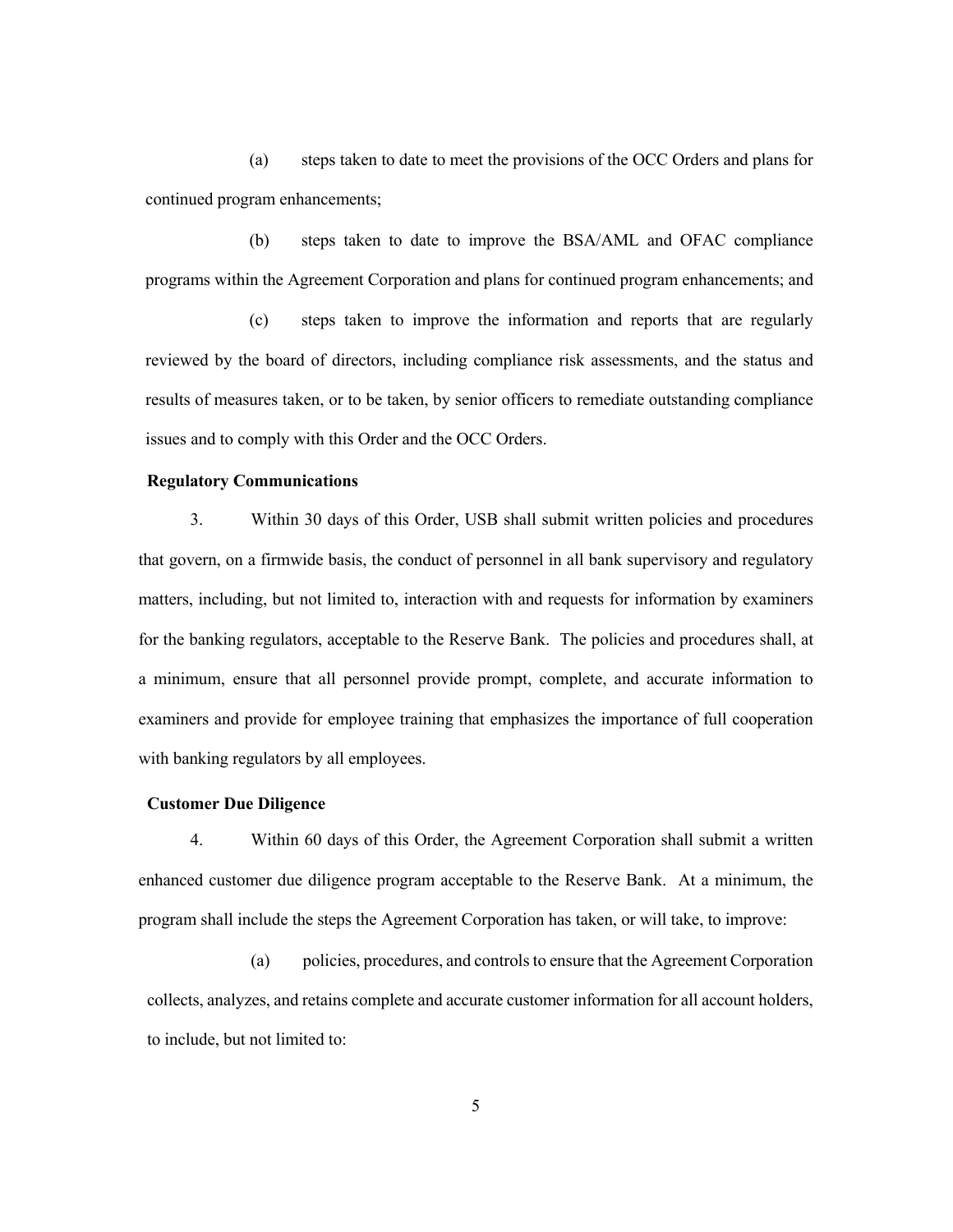(i) documentation necessary to verify the identity and business activities of the customer; and

(ii) documentation necessary to understand the normal and expected transactions of the customer;

(b) a methodology for assigning risk ratings to account holders that considers factors such as type of customer, type of products and services, and geographic location;

(c) a risk-focused assessment of the Agreement Corporation's customer base to:

(i) identify the categories of customers whose transactions and banking activities are routine and usual;

(ii) identify the categories of customers that pose a heightened risk of conducting potentially illicit activities at or through the Agreement Corporation or its subsidiaries; and

(iii) determine the appropriate level of enhanced due diligence necessary for those categories of customers that pose a heightened risk of conducting potentially illicit activities at or through the Agreement Corporation or its subsidiaries;

(d) procedures to ensure periodic risk-based reviews and evaluations are conducted and documented for all account holders; and

(e) measures to ensure that customer due diligence functions that are outsourced to third-parties, including, but not limited to, affiliates, are performed to meet regulatory requirements.

6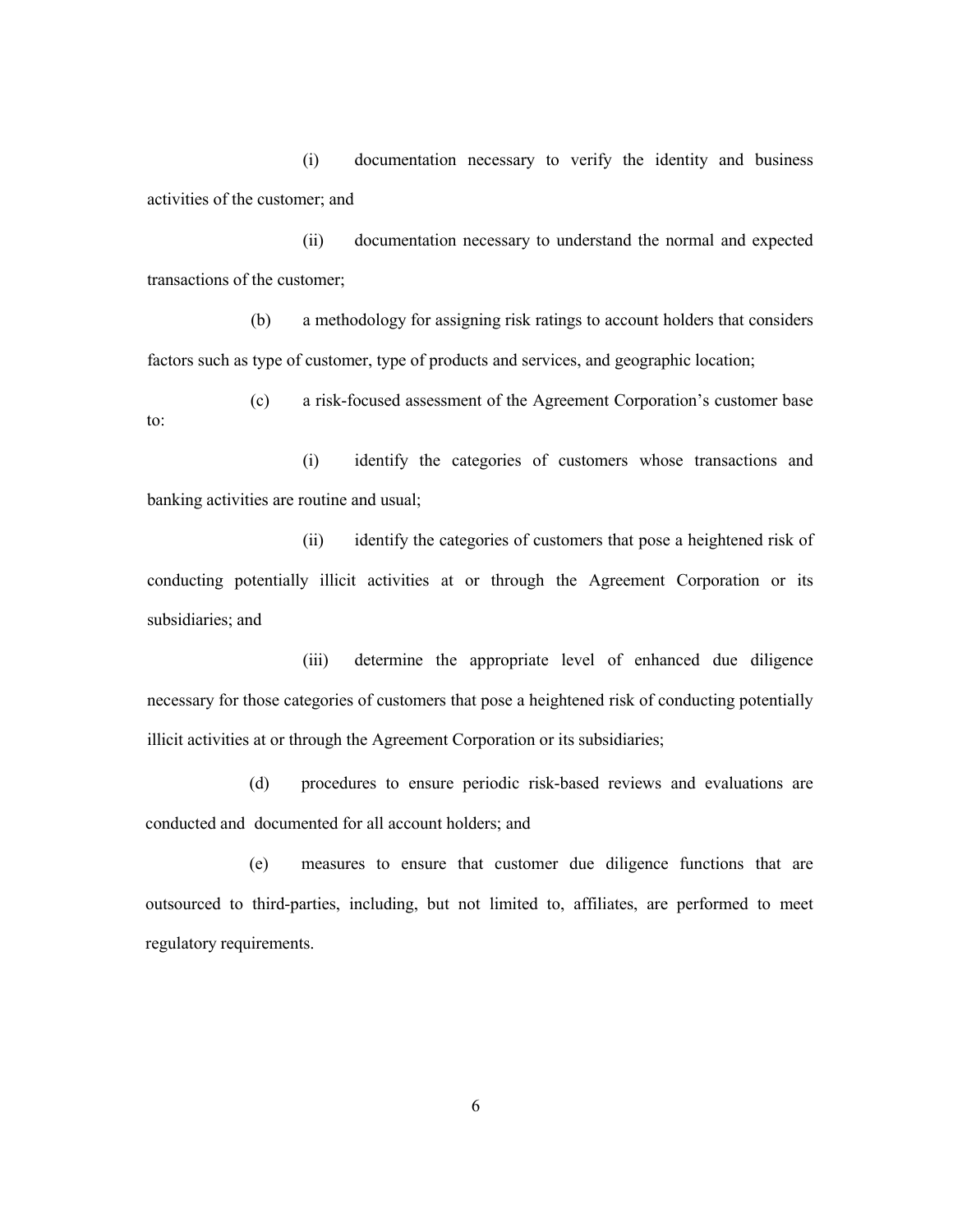#### **Assessment of Civil Money Penalty**

5. (a) The Board of Governors hereby assesses USB a civil money penalty in the amount of \$15 million; and

(b) The civil money penalty shall be remitted at the time of the execution of this Order by Fedwire transfer of immediately available funds to the Federal Reserve Bank of Richmond, ABA No. 05 1000033, beneficiary, Board of Governors of the Federal Reserve System. The Federal Reserve Bank of Richmond, on behalf of the Board of Governors, shall distribute this sum to the U.S. Department of the Treasury, pursuant to section 8(i) of the FDI Act (12 U.S.C. § 1818(i)).

### **Approval, Implementation, and Progress Reports**

6. (a) USB and the Agreement Corporation, as applicable, shall submit written plans, programs, policies, and procedures that are acceptable to the Reserve Bank within the applicable time periods set forth in paragraphs 2, 3, and 4 of this Order. Each plan, program, policy, or procedure shall contain a timeline for full implementation of the plan, program, policy, or procedure with specific deadlines for the completion of each component of the plan, program, policy, or procedure.

(b) Within 10 days of approval by the Reserve Bank, USB and the Agreement Corporation, as applicable, shall adopt the approved plans, programs, policies, and procedures. Upon adoption, USB and the Agreement Corporation, as applicable, shall promptly implement the approved plans, programs, policies, and procedures, and thereafter fully comply with them.

(c) During the term of this Order, the approved plans, programs, policies and procedures shall not be amended or rescinded without the prior written approval of the Reserve Bank.

7. Within 30 days after the end of each calendar quarter following the date of this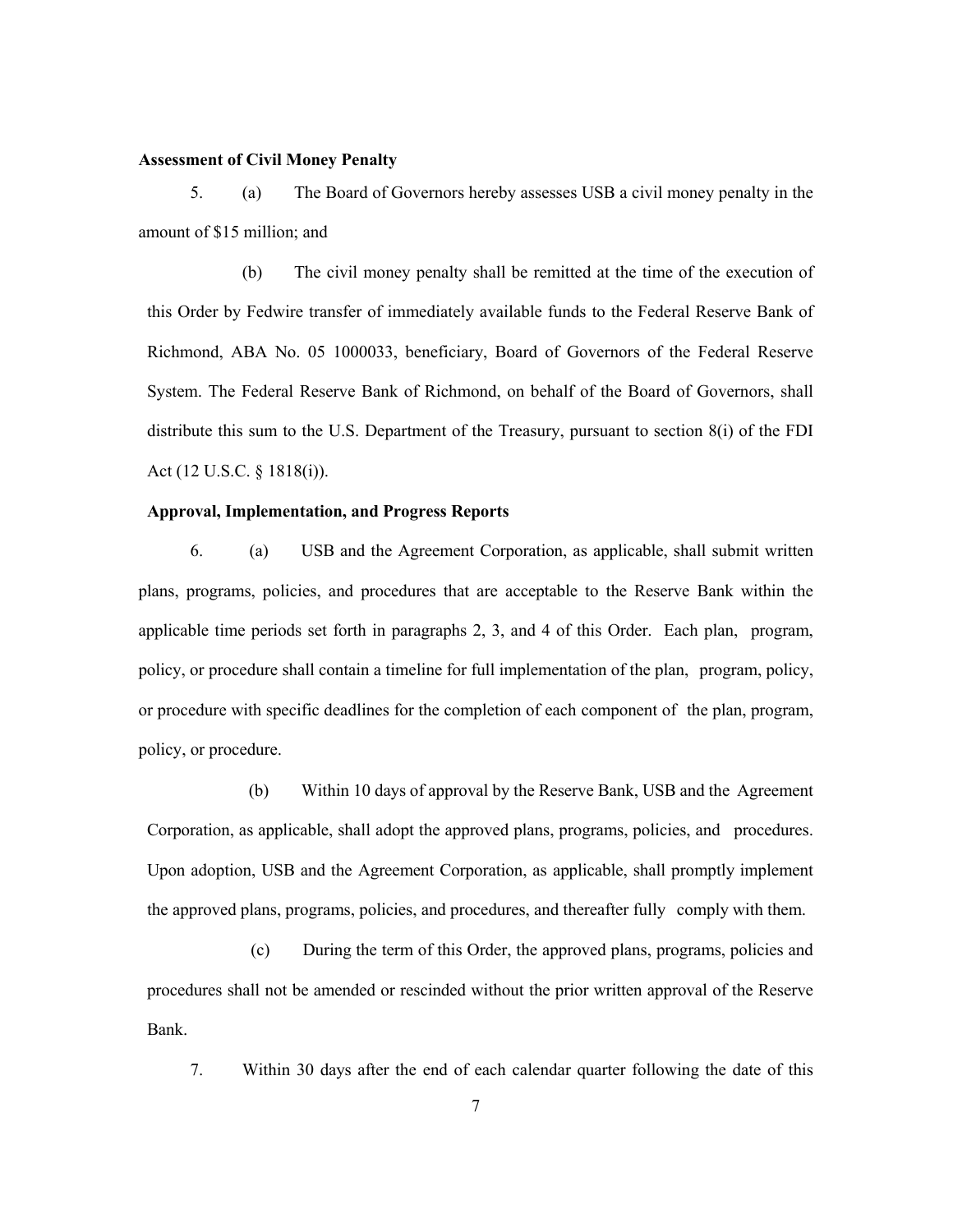Order, the boards of directors of USB and the Agreement Corporation, or an authorized committee thereof, shall submit to the Reserve Bank written progress reports detailing the form and manner of all actions taken to secure compliance with this Order, a timetable and schedule to implement specific remedial actions to be taken, and the results thereof. The Reserve Bank may, in writing, discontinue the requirement for progress reports or modify the reporting schedule.

# **Communications**

- 8. All communications regarding this Order shall be sent to:
	- (a) Richard M. Ashton Deputy General Counsel Patrick M. Bryan Assistant General Counsel Board of Governors of the Federal Reserve System 20th & C Streets, N.W. Washington, D.C. 20551
	- (b) Diann G. Townsend Vice President Federal Reserve Bank of Minneapolis 90 Hennepin Avenue Minneapolis, Minnesota 55401-1804
	- (c) Andrew Cecere President and Chief Executive Officer U.S. Bancorp 800 Nicollet Mall Minneapolis, Minnesota 55402-7020
	- (d) Craig E. Gifford Executive Vice President USB Americas Holdings Company U.S. Bancorp Center 800 Nicollet Mall Minneapolis, MN 55402-7020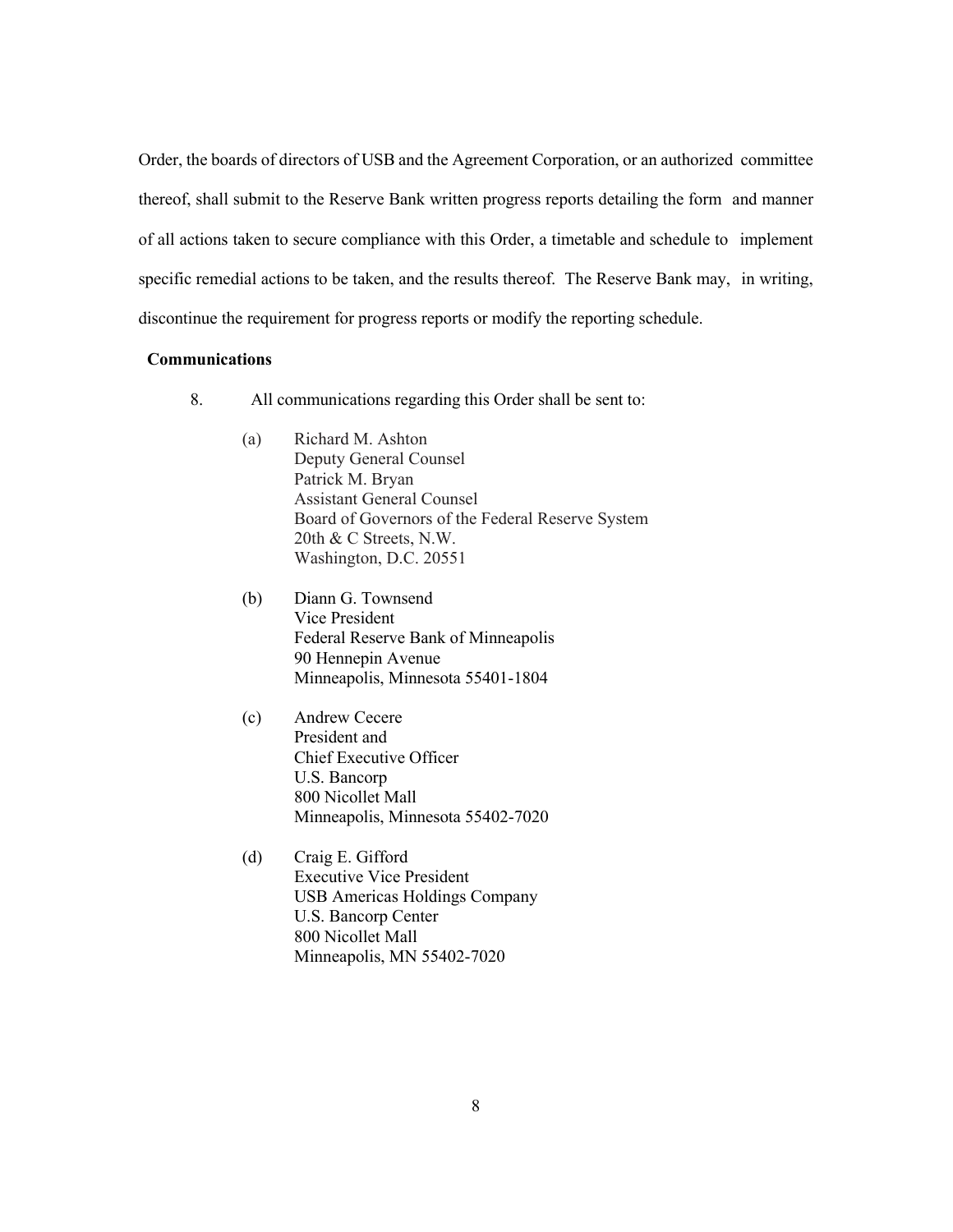#### **Miscellaneous**

9. Notwithstanding any provision of this Order to the contrary, the Reserve Bank may, in its sole discretion, grant written extensions of time to USB and the Agreement Corporation.

10. The provisions of this Order shall be binding upon USB and the Agreement Corporation and each of their institution-affiliated parties, in their capacities as such, and their successors and assigns.

11. Each provision of this Order shall remain effective and enforceable until stayed, modified, terminated, or suspended in writing by the Board of Governors.

12. Except as otherwise provided in this paragraph, the Board of Governors hereby agrees not to initiate any further enforcement actions, including for civil money penalties, against USB, and its affiliates, successors, and assigns, with respect to the conduct described in the WHEREAS clauses of this Order to the extent known by the Board of Governors as of the effective date of this Order. This release and discharge shall not preclude or affect (i) any right of the Board of Governors to determine and ensure compliance with this Order, (ii) any proceedings brought by the Board of Governors to enforce the terms of this Order, or (iii) any proceedings brought by the Board of Governors against individuals who are or were institution-affiliated parties of USB.

13. Except as provided in paragraph 12, the provisions of this Order shall not bar or otherwise prevent the Board of Governors, the Reserve Bank, or any federal or state agency from taking any other action affecting the USB or any of its current or former institution-affiliated parties and its successors and assigns.

14. Nothing in this Order, express or implied, shall give to any person or entity, other than the parties hereto and their successors hereunder, any legal or equitable right, remedy, or claim under this Order.